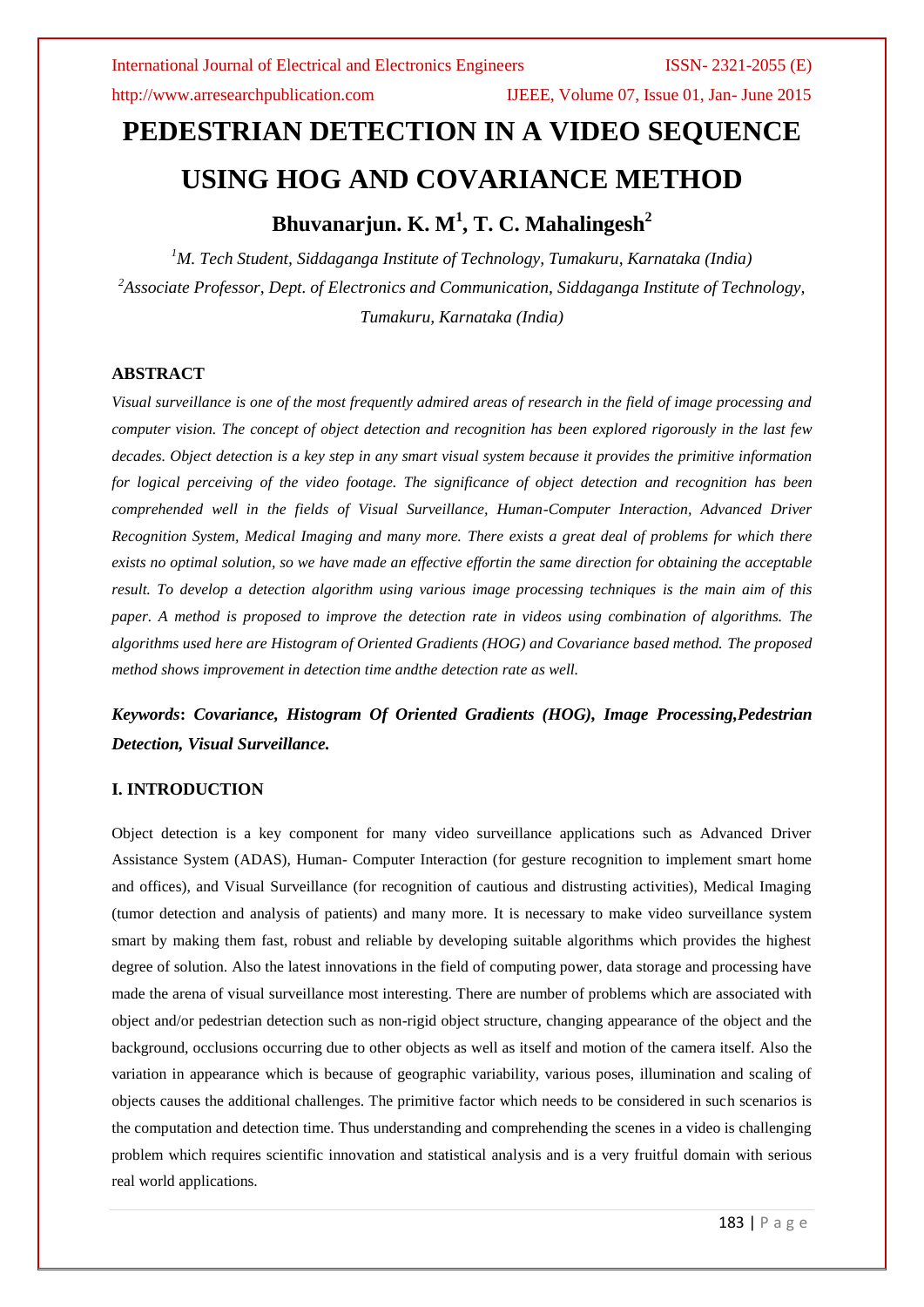#### http://www.arresearchpublication.com IJEEE, Volume 07, Issue 01, Jan- June 2015

Object detection is fundamentally recognition of non – stationary objects in a video sequence i.e., basically identifying a moving object. This paper addresses the issue of object detection in occlusion and low illumination scenarios. The system adopted by combining HOG and Covariance based detection gives satisfactory results in pedestrian detection. The proposed method of detection is evaluated on standard database as well as the database obtained locally.

The rest of the paper is organized in the following manner: Section 2 presents the previous work carried out in the field of object detection using various algorithms. Section 3 provides information on the proposed method using combination of algorithms and Section 4 gives the detailed description of feature extraction, HOG and Covariance method. Experimental results are presented in Section 5.

### **II. LITERATURE SURVEY**

Several algorithms have been published for the purpose of pedestrian detection in the past decades, which have provided the roadmap in the visual surveillance domain.

In [1] Na Shou et al., have proposed a region of interest based pedestrian detection system, which reduces the overall size of the image thus reducing the detection time and improving accuracy. Navneet Dalal et al.,[2] have proposed a method called as Histogram of Oriented Gradients(HOG) for pedestrian detection. HOG features are computationally efficient and no feature has been show to outperform HOG in pedestrian detection [3, 4, 5]. The combination of ROIs based HOG makes the algorithm efficient computationally and real time as well. Oncel Tuzel et al. have proposed region descriptor method which can be applied for object detection and classification, known as Covariance based method[6]. These covariance matrices are combination of various image features which consists of statistical and spatial information [7, 8]. Pedro Cortez-Cargill et al.,[9] have discussed the accuracies of various feature vectors used for calculating the covariance matrix and have suggested the features which reduces the computation time and thus resulting in better detection system. In [10], the authors have combined HOG and Optical flow for detection and tracking of humans thus emphasizing the scope of combination of algorithms.

#### **III. OVERVIEW OF THE PROPOSED DETECTION SYSTEM**

The overview of the proposed pedestrian detection system using HOG and Covariance based method is described in Fig. 1.In the beginning, to identify the foreground objects, background subtraction along with some morphological operations are performed. Once we separate background and foreground objects, dynamic region of interest is extracted. For the detection window obtained, HOG features and Covariance matrix are calculated. HOG features are calculated and are fed to the linear Support Vector Machine (SVM). The SVM classifies the given input as either human or non-human. For the same detection window, Covariance features are calculated simultaneously. Covariance matrix is generated by concatenating various features such as coordinates, gradients, norms etc. For the obtained Covariance matrix dissimilarity measure is calculated using the template of the human image already stored in the database and the given image. The dissimilarity measure indicates whether there exists the desired object or not. If both the algorithms give the output as human, only then the algorithm proceeds for detection. Since we are detecting the object until it is disappearing from the scene there is no need for separate tracking algorithm thus reducing the complexity.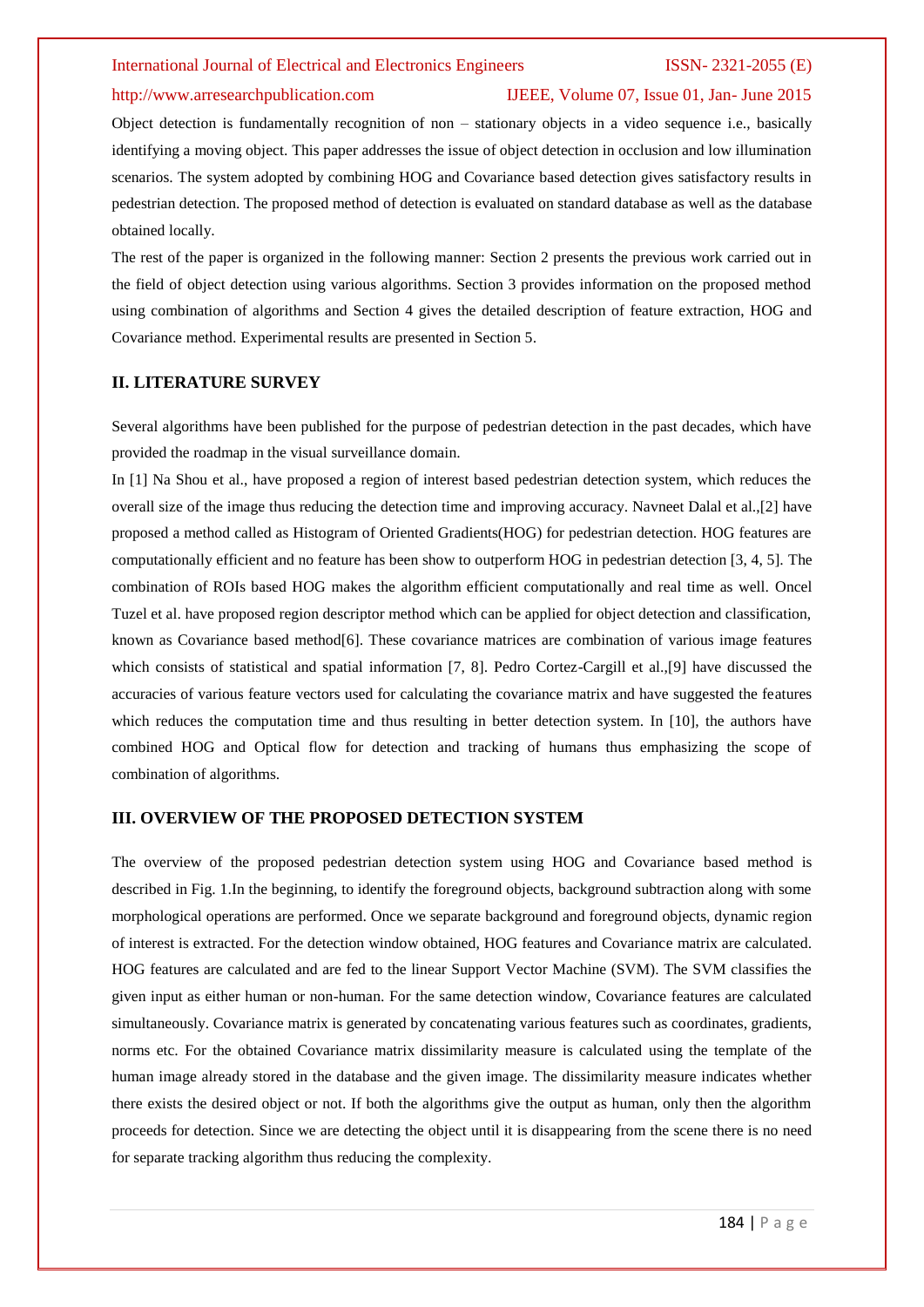http://www.arresearchpublication.com IJEEE, Volume 07, Issue 01, Jan- June 2015



## **Figure 1. Overview of The Proposed Pedestrian Detection System Using HOG and Covariance Method**

### **IV. DETECTION SYSTEM**

Current\_fr ame - Reference\_ frame Threshold

In order to obtain the region of interest, the object in the foreground has to be localized as the work carried out in this methodology is for fixed camera. The foreground can be localized using the background subtraction algorithm. Here the background is initialized by considering a reference frame which does not have any object in it. Frame difference is calculated between the reference frame and the current frame which is shown in (1):

Only foreground objects will be available once we perform the background subtraction. By performing some morphological operations and using image thresholding, the background subtracted image will be converted into a binary image. The relevant figures are shown in Fig. 2.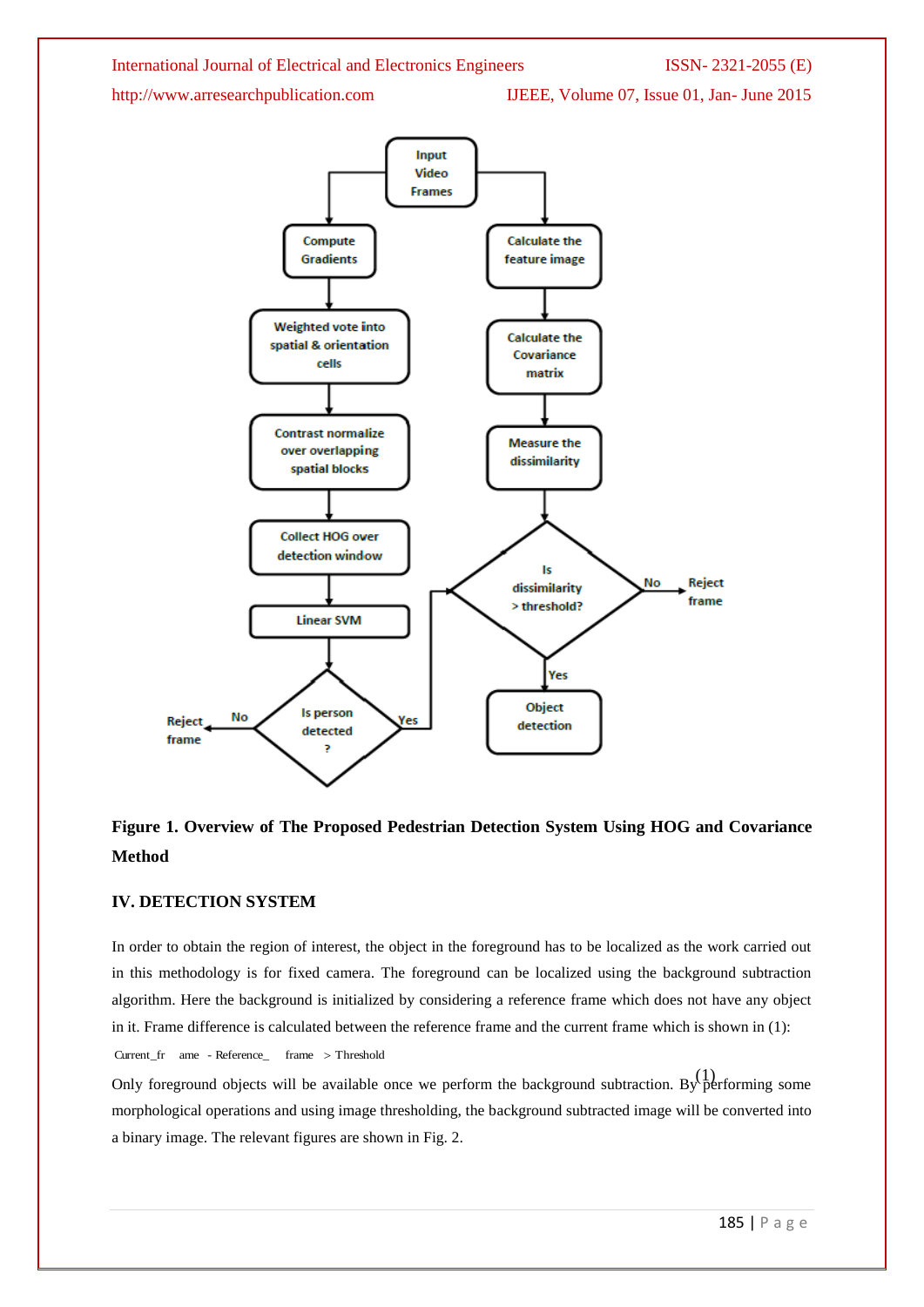http://www.arresearchpublication.com IJEEE, Volume 07, Issue 01, Jan- June 2015



Figure 2. Overview of Background subtraction stage (a) Reference frame (b) Current frame (c) Binarized image For the image obtained after the background subtraction and thresholding, which is a binary image, region of interest is calculated. These interest points are nothing but the corners in both horizontal and vertical directions, which indeed corresponds to the variations in brightness levels. If the minimum of the two Eigen values of autocorrelation matrix of the second derivative of the image is greater than some predefined threshold then it will result in good corners, which is given by  $(2)$ :

 $R = Min(| \lambda_1 |, | \lambda_2 |) > \lambda$ 

Dynamic region of interest is created by plotting the interest points over a blank frame and a rectangle is drawn which bounds these interest points. The coordinates of the region of interest is mapped to the initial original gray image only if average intensity value is greater than the threshold. The extracted coordinates of region of interest is shown on Fig. 3. The detection algorithm is applied on this window. (2)



**Figure 3. Dynamic Region of Interest Around Corner Points**

#### **4.1 Histogram of Oriented Gradients**

The HOG features are very suitable for pedestrian detection as they are robust and give efficient performance. The HOG features are computed for the window size of 64 x 128 pixels, known as detection window. The detection window will be shifted throughout the entire image using full comprehensive scanning. To calculate the HOG features for each detection window, derivatives are calculated along both x and y directions using the 1-D derivative masks given by  $M_x=[-1,0,1]$  and  $M_y=[-1,0,1]^T$ . The derivative masks are convolved with the original image I which results in gradients in x and y direction is given by:

 $G_x = I * M_x$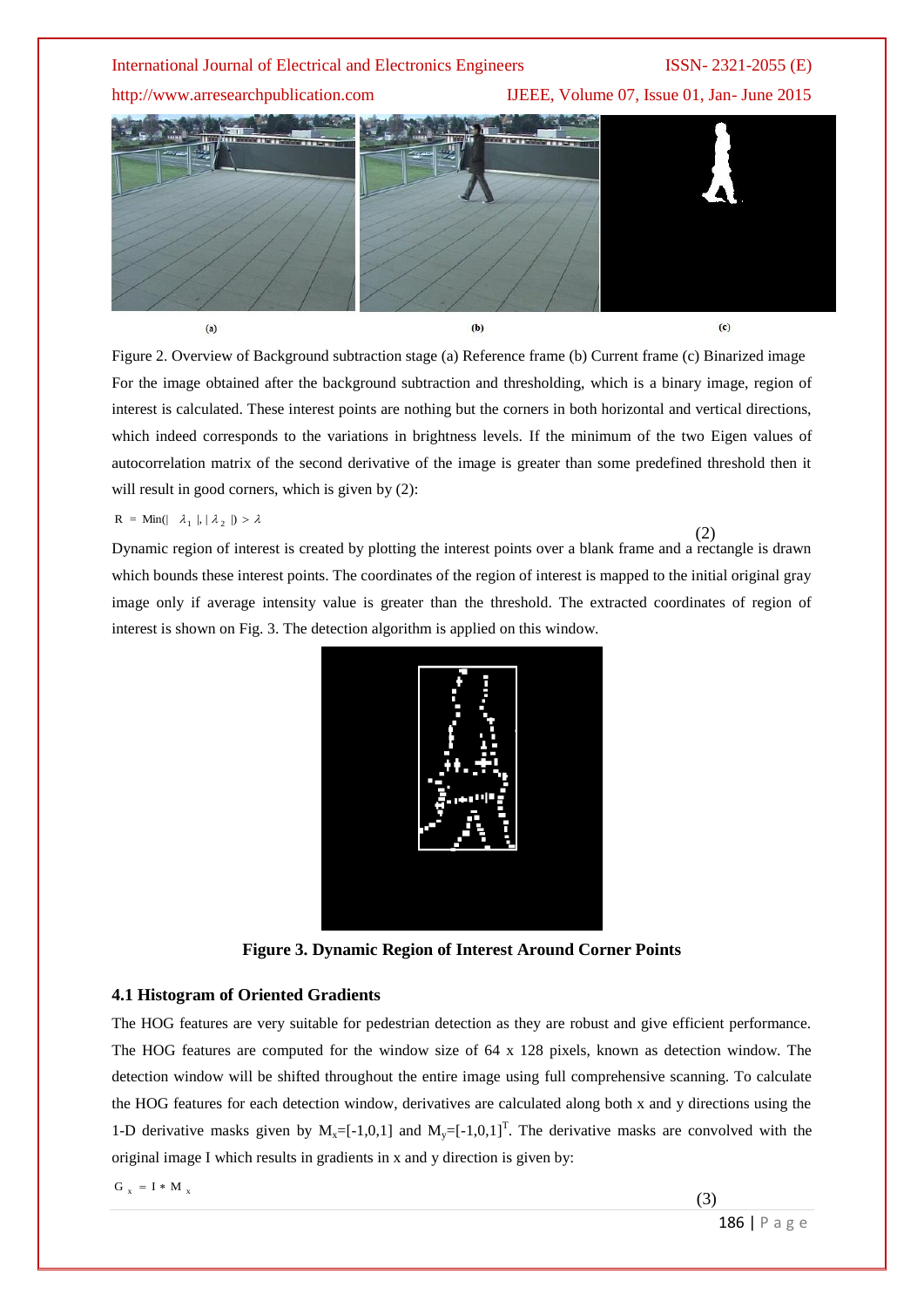| <b>International Journal of Electrical and Electronics Engineers</b> | $ISSN-2321-2055$ (E)                      |
|----------------------------------------------------------------------|-------------------------------------------|
| http://www.arresearchpublication.com                                 | IJEEE, Volume 07, Issue 01, Jan-June 2015 |
| $G_v = I * M_v$                                                      | (4)                                       |
| The gradient magnitude and orientation angle are calculated as:      |                                           |
| $ G(x, y)  = \sqrt{(G_x^2 + G_x^2)}$                                 | (5)                                       |

$$
\varphi(x, y) = \arctan \frac{G_y}{G_x} \tag{6}
$$

The orientation bins are spaced evenly over  $0^0$  - 360<sup>0</sup> or  $0^0$  – 180<sup>0</sup> based on signed or unsigned gradient values respectively. Here 9 bins are created with  $20^{\circ}$  for each bin with  $0^{\circ}$  – 180<sup>°</sup> unsigned gradient value. The 64 x 128 image is divided into a closely compacted grid. In this dense grid each unit of 8 x 8 pixels is called a cell. A group of 4 adjacent cells is called a block. Next step is to create cell histograms. Weighted votes are calculated for each orientation angle among all the pixels present in a cell. This orientation gives the direction of the edges passing through that particular pixel. A 9-D histogram is created for each cell. This in turn will result in a 9 x 4  $= 36-D$  histogram for each block. Next block is considered for HOG feature calculation by extending 50% over the adjacent blocks. Thus in total 7 horizontal blocks and 15 vertical blocks, this sums to 7 x 15 = 105 blocks and is depicted in Fig. 4. The computed histogram is normalized to take care of illumination abnormalities. Finally the HOG feature vector is created by concatenating all the histograms in the entire image for all the blocks i.e., 105 x 36 = 3780 length feature vector. The histograms are normalized using L2-norm.

4.2 Covariance Method

Covariance based object detection is a simple and efficient method. An object is represented in terms of its statistical and spatial information. The Covariance matrix provides a way for combining various kind of information such as the modalities and the features of the given image.



**Figure 4. HOG Computation Block Descriptor**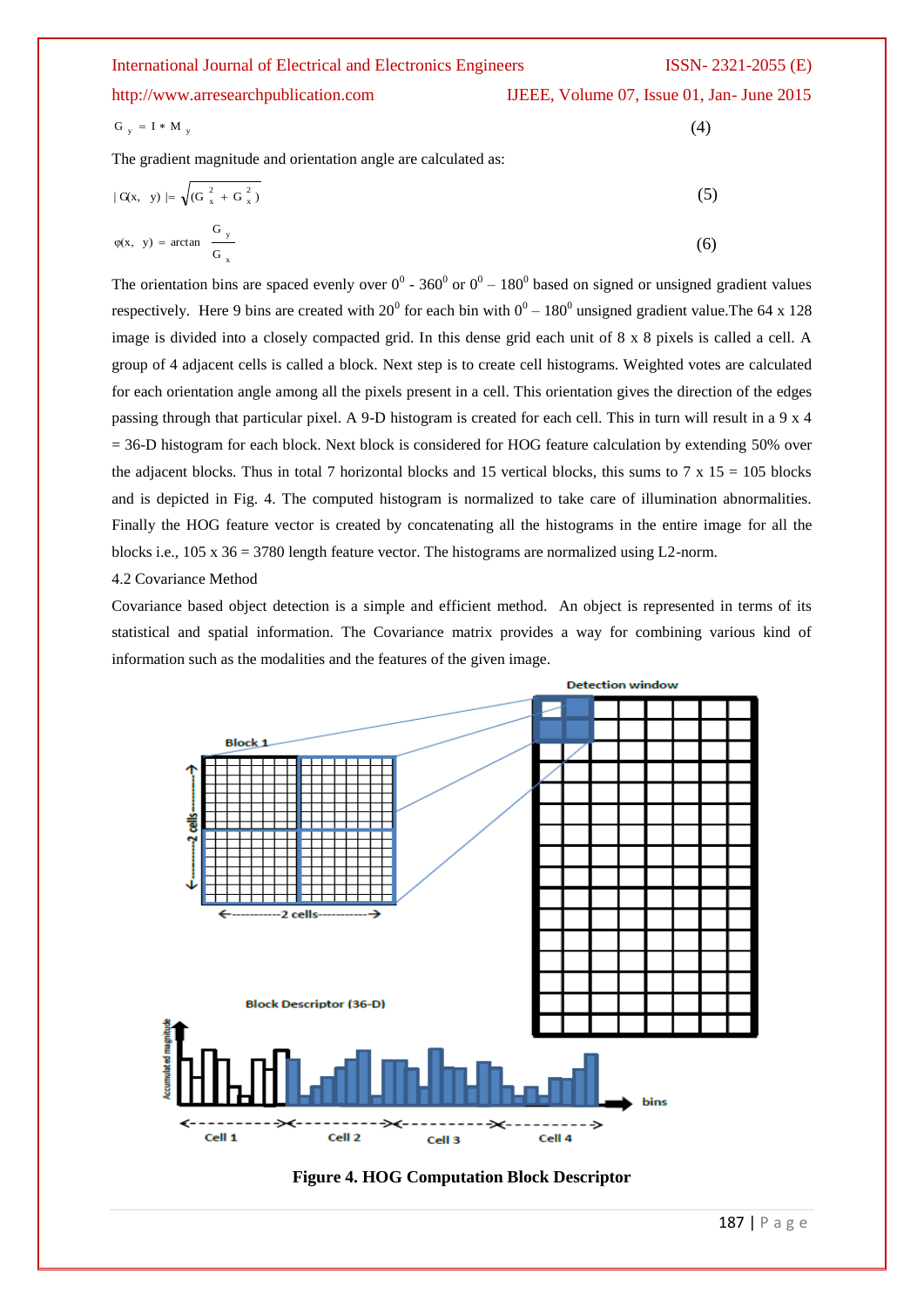#### http://www.arresearchpublication.com IJEEE, Volume 07, Issue 01, Jan- June 2015

Let I be the given input image. Let W x H x d dimensional feature image be F, extracted from the input image I, and F is given by:

$$
F(x, y) = \phi(I, x, y) \tag{7}
$$

where φ can be any mapping such as color, gradient, norm, filter responses, coordinates etc. For a given region of rectangularshape  $R \subset F$ , let  $\{z_k\}_{k=1,2,\ldots,n}$  be the d-dimensional feature points inside R. The region R with d x d matrix of covariance of the feature points is given as:

$$
C_R = \frac{1}{n-1} \sum_{k=1}^{n} (z_k - \mu)(z_k - \mu)^T
$$
 (8)

where μ represents the mean of the points.

The frequently used machine learning methods do not hold good for Covariance matrices as they do not lie in Euclidean space. The distance between the feature vectors is calculated using the nearest neighbor algorithm. The distance measure used to measure the dissimilarity between the two covariance matrices is given by:

$$
\rho(C_1, C_2) = \sqrt{\sum_{i=1}^n \ln^2 \lambda_i (C_1, C_2)}
$$
\n(9)

where  $\{\lambda_i(C_1, C_2)\}_{i=1,2,\dots,n}$  are the generalized eigen values of  $C_1, C_2$ , computed from

$$
\lambda_i C_1 x_i - C_2 x_i = 0 \qquad i = 1...d \tag{10}
$$

and  $x_i \neq 0$  are the generalized eigen vectors.

The dimension of covariance matrices are very low i.e., it has only  $(d^2 + d) / 2$  different values. The diagonal values present in the covariance matrix are the variance of the each feature and the correlations is represented by non-diagonal values.

In this methodology, a 7-D feature vector using pixel locations  $(x, y)$  and norm of the first and second order derivatives of the intensities with respect to x and y is calculated using (7).

### **V. EXPERIMENTAL RESULTS**

In this section we have presented the experimental results of the proposed methodology. The proposed algorithm is implemented using OpenCV 2.4 on Microsoft Visual Studio 2010 IDE. The work is carried out in PC Intel Core i3 second generation CPU @ 2.13GHz processor and 3GB RAM. The size of the video frame is 320 x 240. The results obtained using the proposed method is satisfactory. The average time taken to detect the object using the proposed method is only 120 ms which is enough for real-time implementation.

The result of the proposed system is shown in Fig. 5. Also the detection rate can be improved in low illumination conditions by applying a new 1-D kernel  $[-1, 1, 2]$ . This kernel enhances the edge pixels while giving a fade-out or washed out look on the given image. The result of this method is shown in Fig. 6.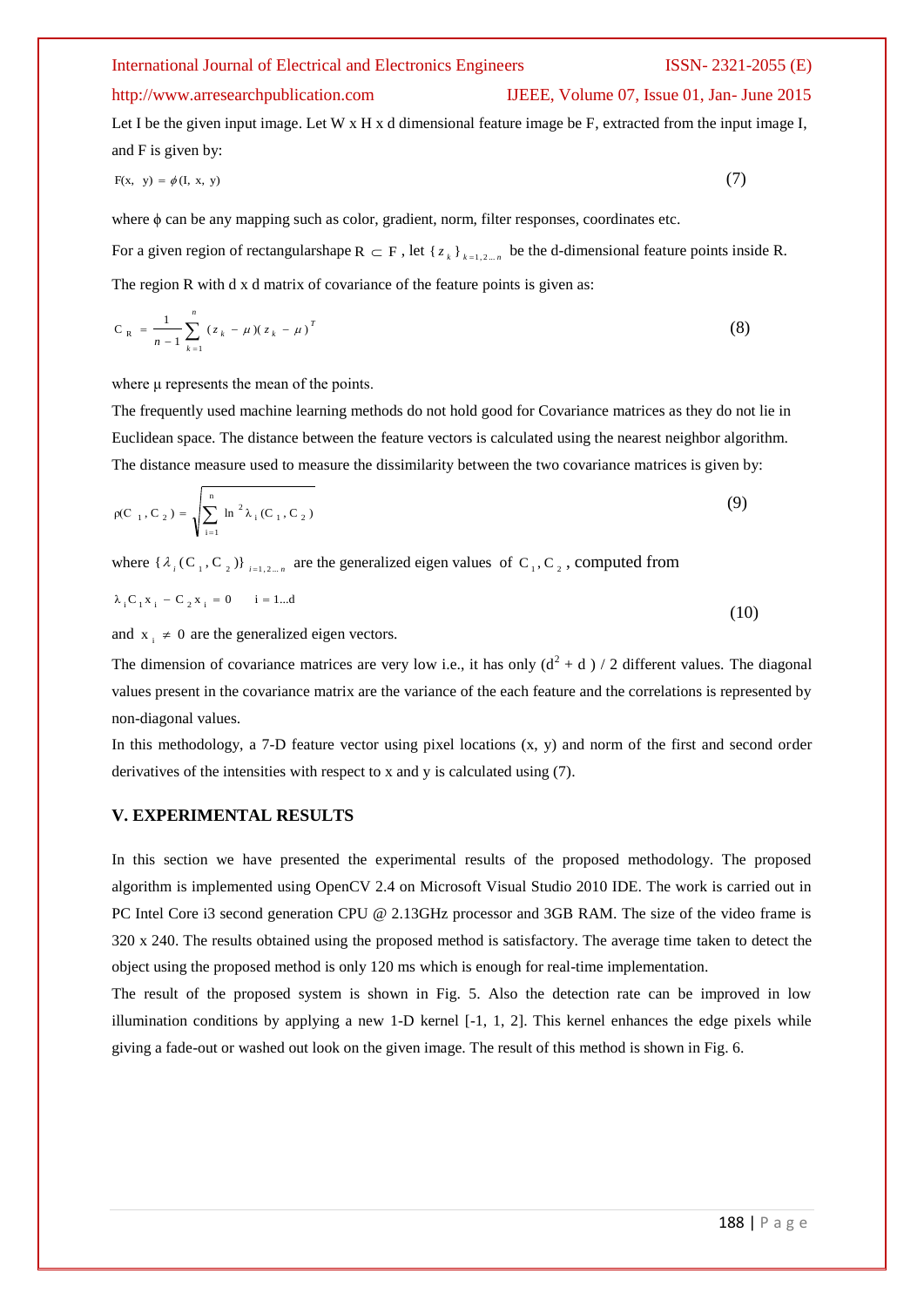http://www.arresearchpublication.com IJEEE, Volume 07, Issue 01, Jan- June 2015



**Figure 5. Pedestrian Detection using HOG and Covariance Method**



**Figure 6. Pedestrian Detection Using HOG and Covariance Method and Using 1-D Kernel**

### **VI. CONCLUSION**

In this paper we have proposed pedestrian detection system in a video sequence using HOG and Covariance based method. The pedestrian detection system is developed with less complexity and yields good detection rate with reduced detection time. The main contribution of this paper is combination of algorithms which reduces the false detection rate and also solves the problem of occlusion thus improving the efficiency. The conducted experiments have shown satisfying results in detection.

Further work of detection can be extended for multiple cameras in densely occluded and cluttered scenarios.

### **REFERENCES**

- [1] Na Shoul, Hong Peng, Hui Wang, Li-Min Meng and K.-L. Du, "An ROls Based Pedestrian Detection System for Single Images", IEEE 5<sup>th</sup> International Congress on Image and Signal Processing, 2012
- [2] N. Dalal and B. Triggs, "Histograms of Oriented Gradients for Human Detection", IEEE Conference on Computer Vision and Pattern Recognition, vol. 1, pp. 886 - 893, 2005.